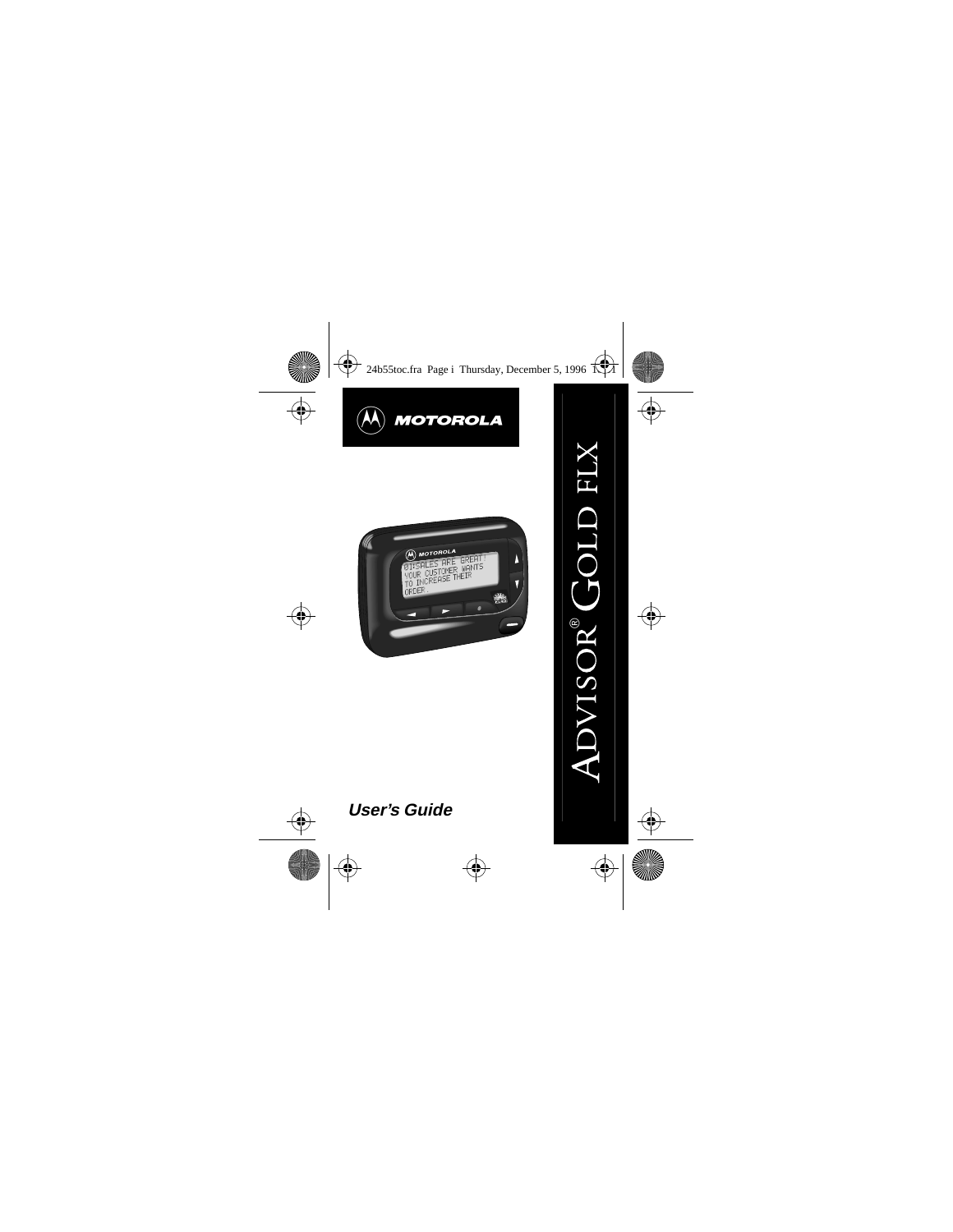# **Contents**

|                                                 | Page |
|-------------------------------------------------|------|
|                                                 |      |
| Getting The Most From Your ADVISOR GOLD FLX     |      |
|                                                 |      |
|                                                 |      |
|                                                 |      |
| ADVISOR GOLD FLX Pager Symbols3                 |      |
| Turning The ADVISOR GOLD FLX Pager On 4         |      |
|                                                 |      |
| Receiving and Reading Your Messages5            |      |
|                                                 |      |
|                                                 |      |
|                                                 |      |
|                                                 |      |
|                                                 |      |
|                                                 |      |
|                                                 |      |
| Turning the Maildrop Alert On and Off  11       |      |
| Deleting Messages from Memory 12                |      |
| Moving Messages to Your Personal Notebook 13    |      |
| Deleting Messages From Your Personal Notebook13 |      |
|                                                 |      |
|                                                 |      |
|                                                 |      |
| Functionality and Use of Your Pager 17          |      |
| Cleaning Your ADVISOR GOLD FLX Pager 17         |      |
|                                                 |      |
|                                                 |      |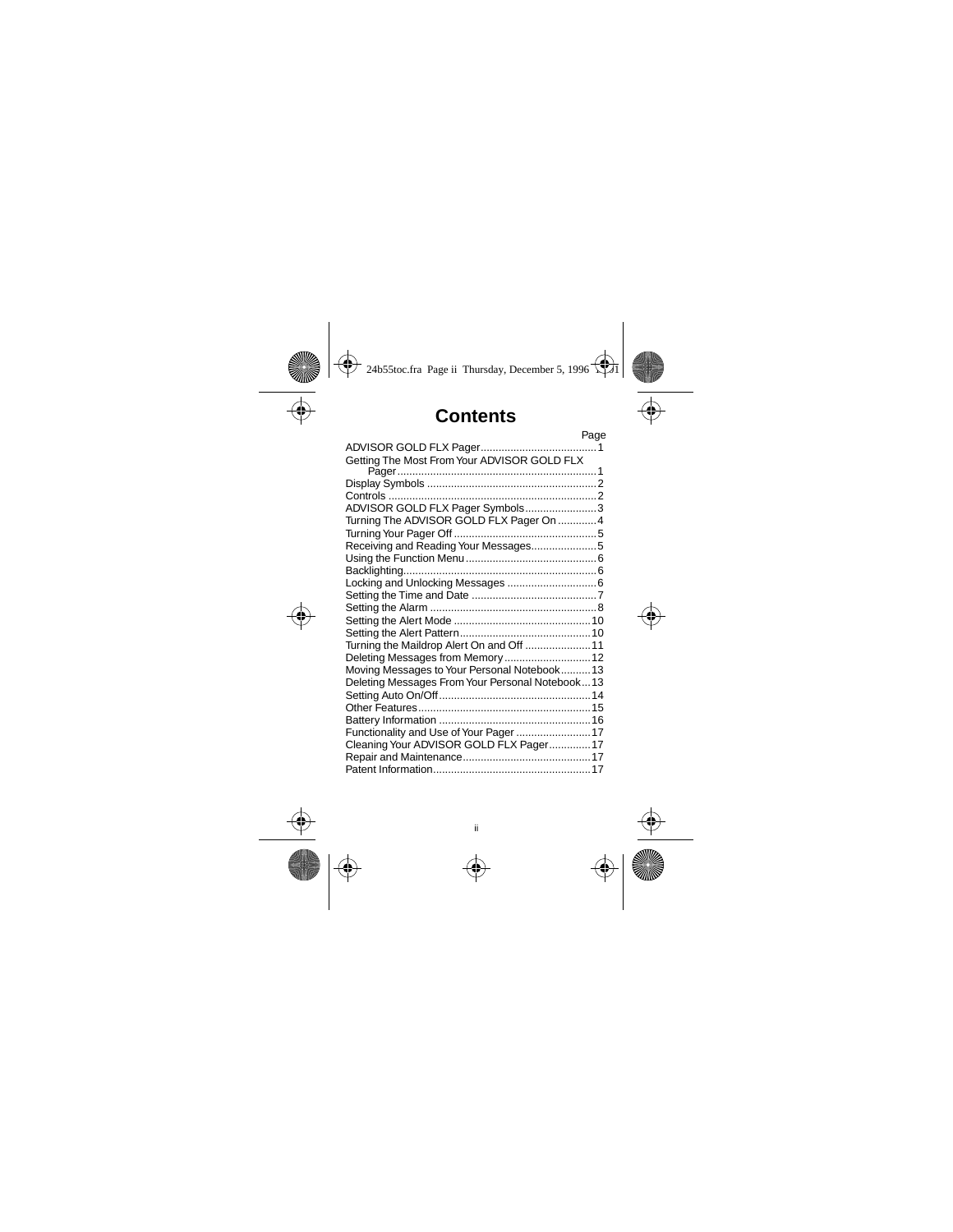# **ADVISOR GOLD FLX Pager**

Congratulations on purchasing an ADVISOR GOLD FLX pager by Motorola. It provides exciting capabilities in messaging and can become a vital part of your business and personal life.

The ADVISOR GOLD FLX pager's four-line display and expanded functionality incorporates many of the most advanced electronic, communications, and wireless technologies available. It is reliable, convenient, and designed for easy operation.

These operating instructions explain how to use your new ADVISOR GOLD FLX pager and provide helpful suggestions for first-time as well as experienced users. Keep this guide handy for quick reference.

### **Getting The Most From Your ADVISOR GOLD FLX Pager**

- Spend a few minutes learning all of the functions and messaging capabilities of your ADVISOR GOLD FLX pager.
- Give your pager number to secretaries, business associates, friends and family.
- Include your pager number on business cards and on your answering machine message.
- Leave your pager number at your children's school and with the baby-sitter so you can always be reached in an emergency.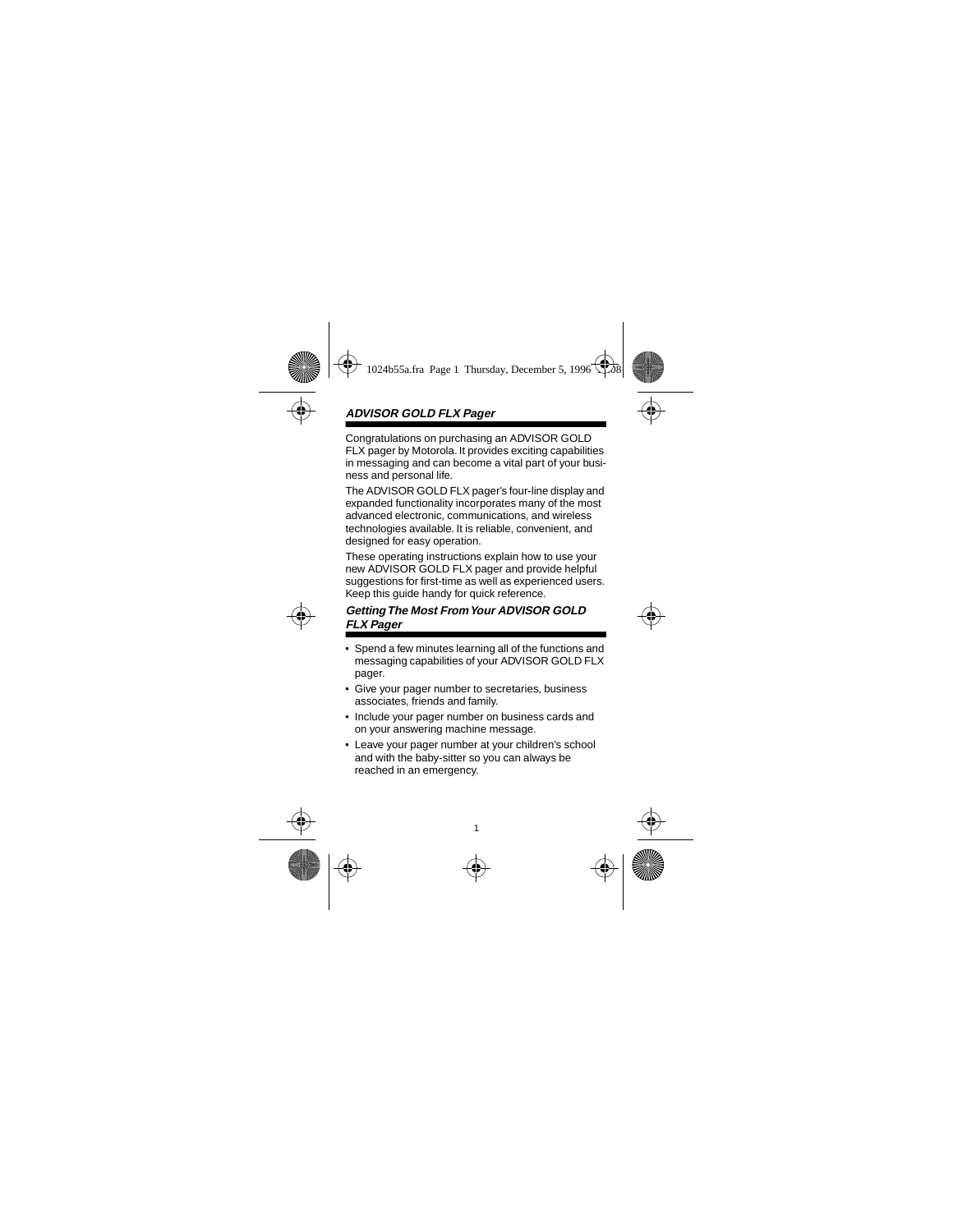# **Display Symbols**



**Controls**

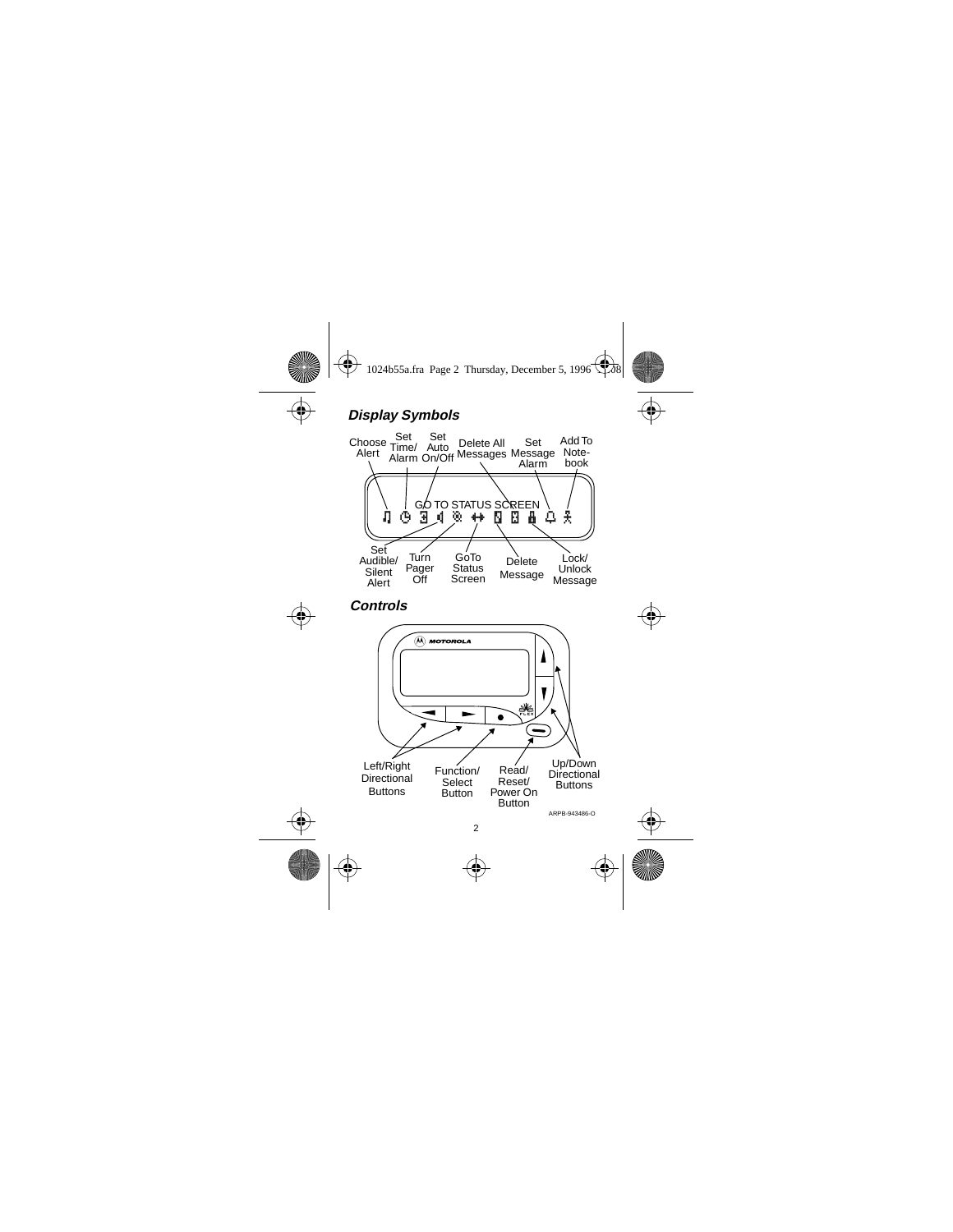# **ADVISOR GOLD FLX Pager Symbols**

#### **Pager Status Symbols: (Left column)**

- ë Power On
- **id** Audible Alert Mode<br>**h** Auto On/Off<br>*L* Alarm
- Auto On/Off
- Ö Alarm

#### **Message Status Symbols:**

- **H** Locked Message
- <sup>1</sup>: Maildrop Indicator (Alert Enabled)
- <sup>■■</sup> Message In Memory (Maildrop Alert Disabled)<br>■ Memory Full Indicator
- Memory Full Indicator
- Ö Alarmed Message

### **Function Menu Symbols: (Bottom row of display)**

- $\mathbf{\ddot{d}}$  Set Audible Alert
- Ç Set Silent Alert
- Maildrop Indicator (Alert Enabled)
- Ì Maildrop Indicator (Alert Disabled)
- ® Turn Pager Off
- <u>A</u> Lock Message<br>금 Unlock Messad
- Unlock Message
- **N** Delete Message
- **n** Delete All Messages
- ò Go to Status Screen
- å Set Auto On/Off
- **D** Choose Alert Mode
- Ñ Set Time/Alarm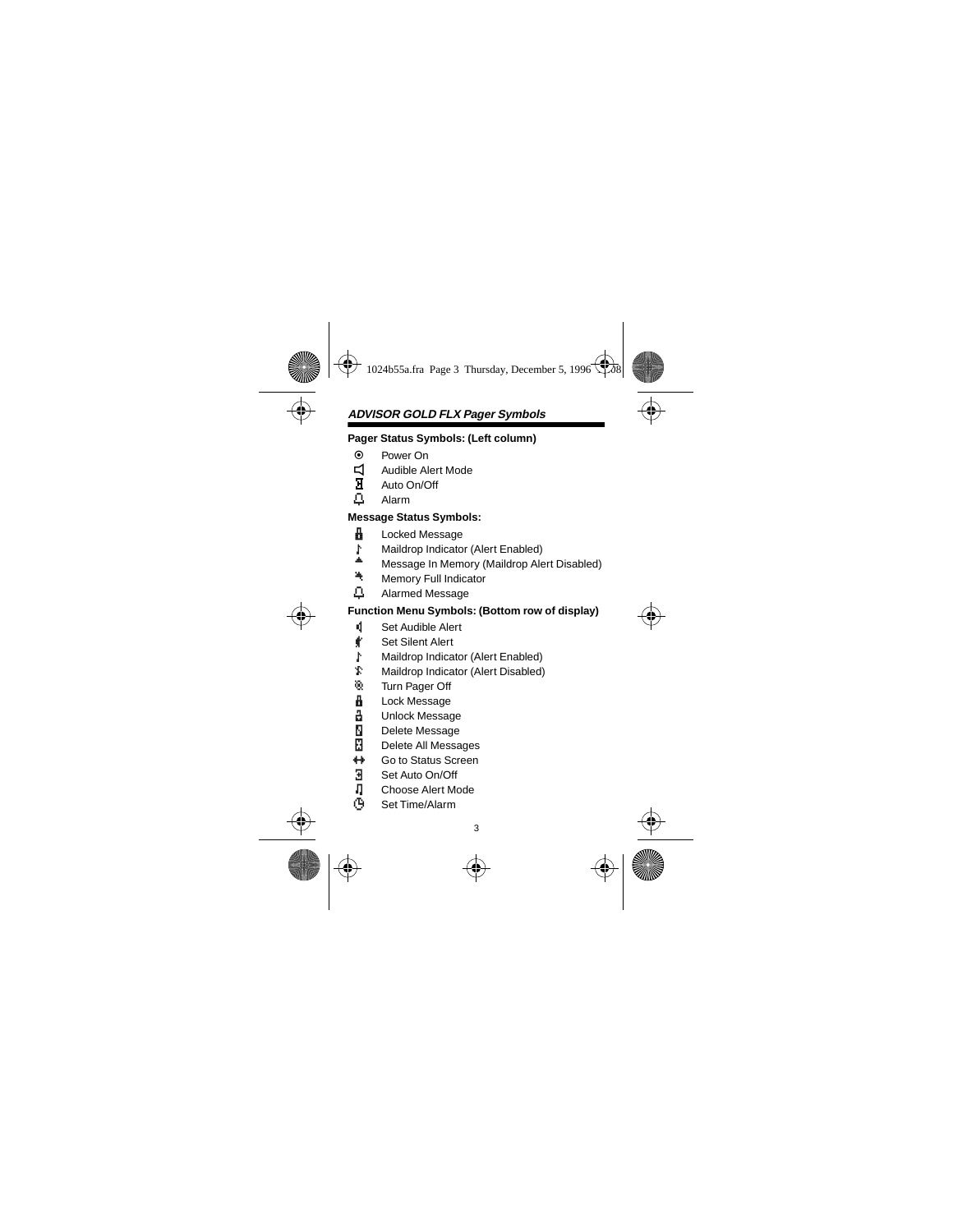- ¶ Add to Notebook
- Ö Set Message Alarm

# **Other Symbols:**

- å Enter Auto On/Off Menu and Auto On/Off Enabled
- **J** Auto On/Off Disabled
- 24hr 24 Hour Time
- AM AM Time
- PM PM Time
- Ã Disable Alarm
- À Enable Alarm
- No Message Alert (On Choose Alert Menu)
- Õ Chirping Alert (On Choose Alert Menu)
- $\overline{F}$  Low Battery Indicator
- öö Out-Of-Range
- $\overline{\Psi}$  Message Continuation
- $\overline{ }$ Truncated Message
- <..> Alphanumeric Missing Fragment Indicator \_\_\_\_\_ Long Numeric Missing Fragment Indicator
- ú Errored Data Indicator

# **Turning the ADVISOR GOLD FLX Pager On**

## Press<sup>-</sup>

Your pager alerts and shows the Power On  $\odot$  indicator on the left of the display. The time and date are shown at the bottom of the display.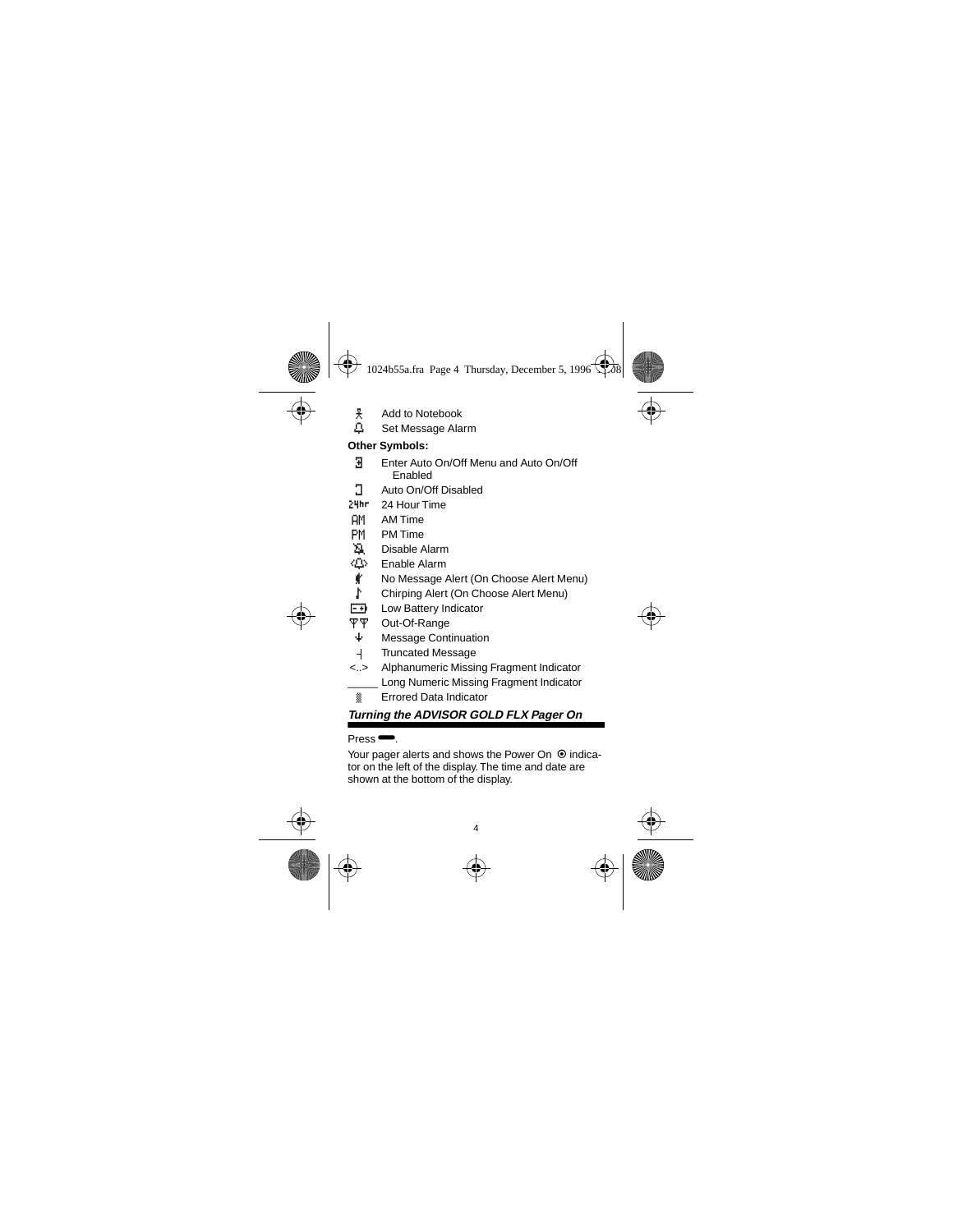# **Turning Your Pager Off**

- **Ⅰ** Press  $\bullet$  to display the function menu.
- **<sup>●</sup>** Press < to move the cursor to the TURN PAGER OFF $@$  symbol.
- **<sup>■</sup>** Press to select the PAGER OFF function. Press it again to turn the pager off.

# **Receiving and Reading Your Messages**

When a message is received, your pager alerts and displays a flashing Message  $\frac{d}{dx}$  symbol.

➊ Press any button to stop the alert.

**<sup>2</sup>** Press <sup>■</sup> to display your message.

Your pager automatically stores the message and the time and date it is received.

The flashing arrow  $\ddot{\textbf{v}}$  at the bottom right corner of the screen indicates the message you are reading continues beyond the four lines of the display.

Each **••** press advances the message to the next four-line display screen.

You can also press  $\blacktriangledown$  to advance your message line by line. Press and hold  $\blacktriangleright$  to rapidly scroll through your message, screen by screen.

If more than one message exists in your pager's memory, press  $\blacktriangleleft$  or  $\blacktriangleright$  to select the message you want to read. The Cursor on Message **II** symbol indicates the location of the message to be read. Press $\blacksquare$  to display your message.

A flashing On  $\odot$  symbol indicates a message has been received, but not read.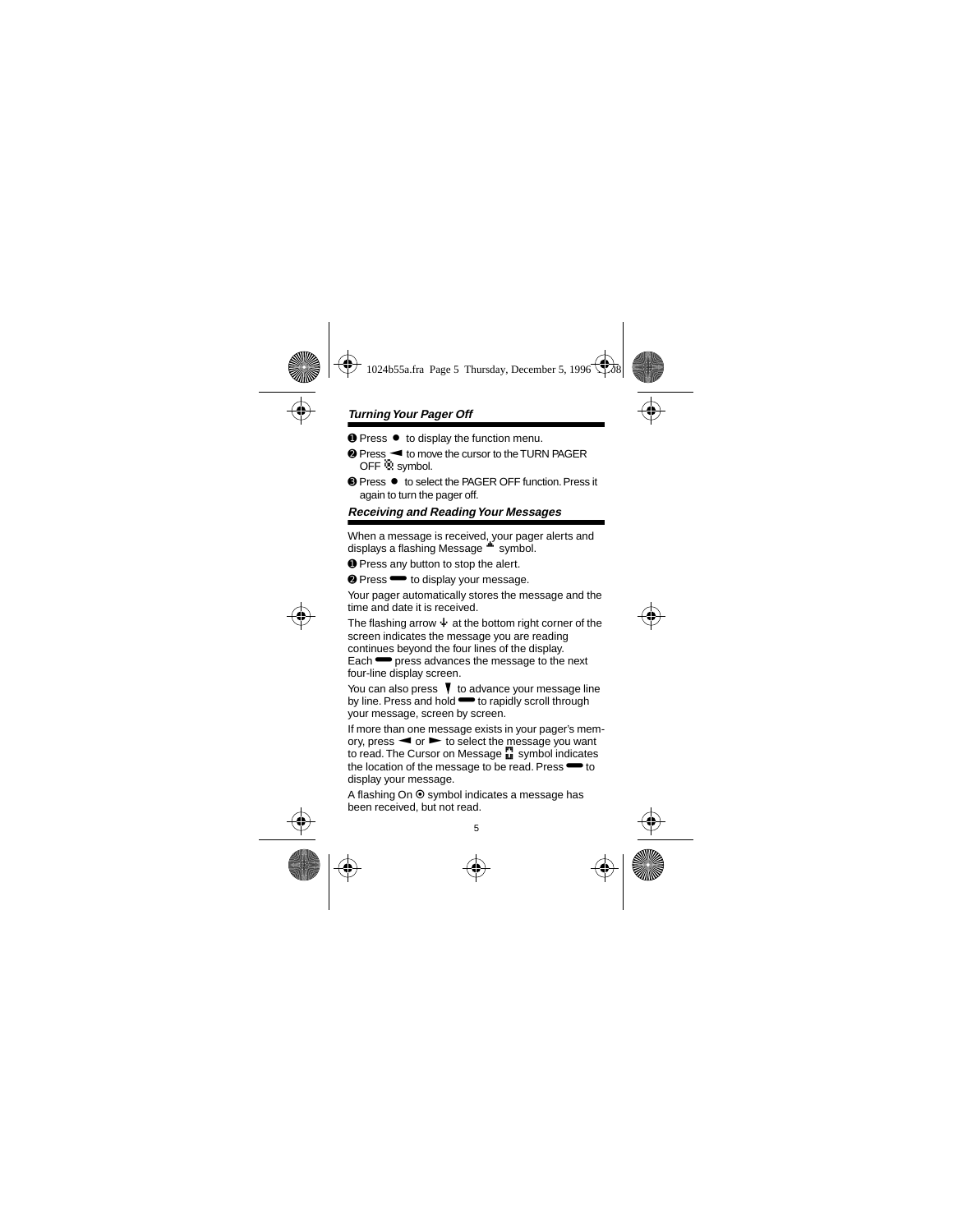If programmed with reminder alerts, your pager alerts at predetermined intervals to remind you of any unread messages.

# **Using the Function Menu**

Press  $\bullet$  to display the function menu.

The function menu gives you access to the many features of your pager through a series of symbols and prompts. For example, when the function menu screen is first displayed, the Go To Status Screen  $\biguparrow \biguparrow$  symbol flashes, indicating the present position of the cursor. You can now press  $\blacktriangleleft$  or  $\blacktriangleright$  to move the cursor within the function menu.

**NOTE:** To exit from any menu without making changes, press $\blacksquare$ .

# **Backlighting**

The backlight on your pager illuminates in low light conditions when any button is pressed. You can manually activate or deactivate the pager's backlight at any time by pressing and holding  $\bullet$  for two seconds. If no other buttons are pressed, the backlight automatically turns off when the display returns to the standby mode.

# **Locking and Unlocking Messages**

Up to 10 messages can be locked in memory, preventing them from being replaced when the memory is full, as indicated by the Memory Full \* symbol.

$$
\bullet\ \text{Press}\,\stackrel{\textstyle\phantom{.}}{\textstyle\phantom{.}}\!\!\!\bullet
$$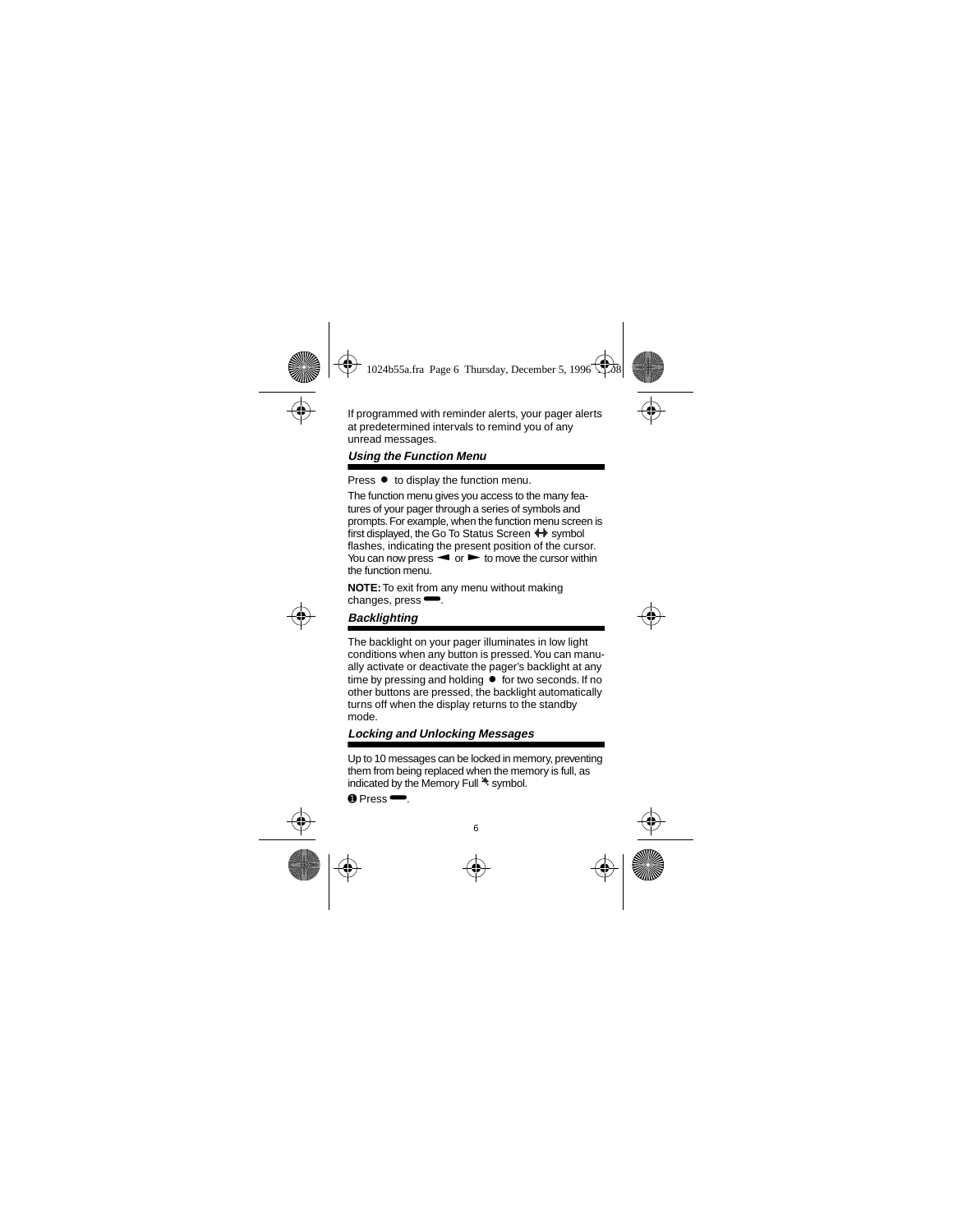- $\bullet$  Press  $\bullet$  or  $\bullet$  to select the message you want to lock.
- **<sup>●</sup>** Press to display the function menu.
- $\bullet$  Press  $\blacktriangleright$  to move the cursor to the Lock  $\frac{1}{\bullet}$  or Unlock  $\frac{1}{11}$  symbol.
- **☉ Press to lock or unlock the message.**
- $\odot$  The Lock  $\ddot{H}$  or Unlock  $\ddot{H}$  symbol is displayed, indicating the status of the message.

## **Setting the Time and Date**

- **Ⅰ** Press to display the function menu.
- **❷ Press <sup>▲</sup> to move the cursor left to the Set Time ①** symbol.
- **<sup>●</sup>** Press to display the Set Time screen.
- $\bullet$  Press  $\bullet$  to move the cursor to the hour digit.
- $\Theta$  Press  $\triangle$  or  $\nabla$  to adjust the time to the desired hour.
- $\odot$  Press  $\triangleright$  to move the cursor to the minute digit.
- $\bullet$  Press  $\uparrow$  or  $\uparrow$  to adiust the time to the desired minute.
- ➑ Repeat the process for each set of digits: AM/PM/ 24 hr., month/day/year.
- **■** Press to activate the time change.



*Example of Set Time Screen*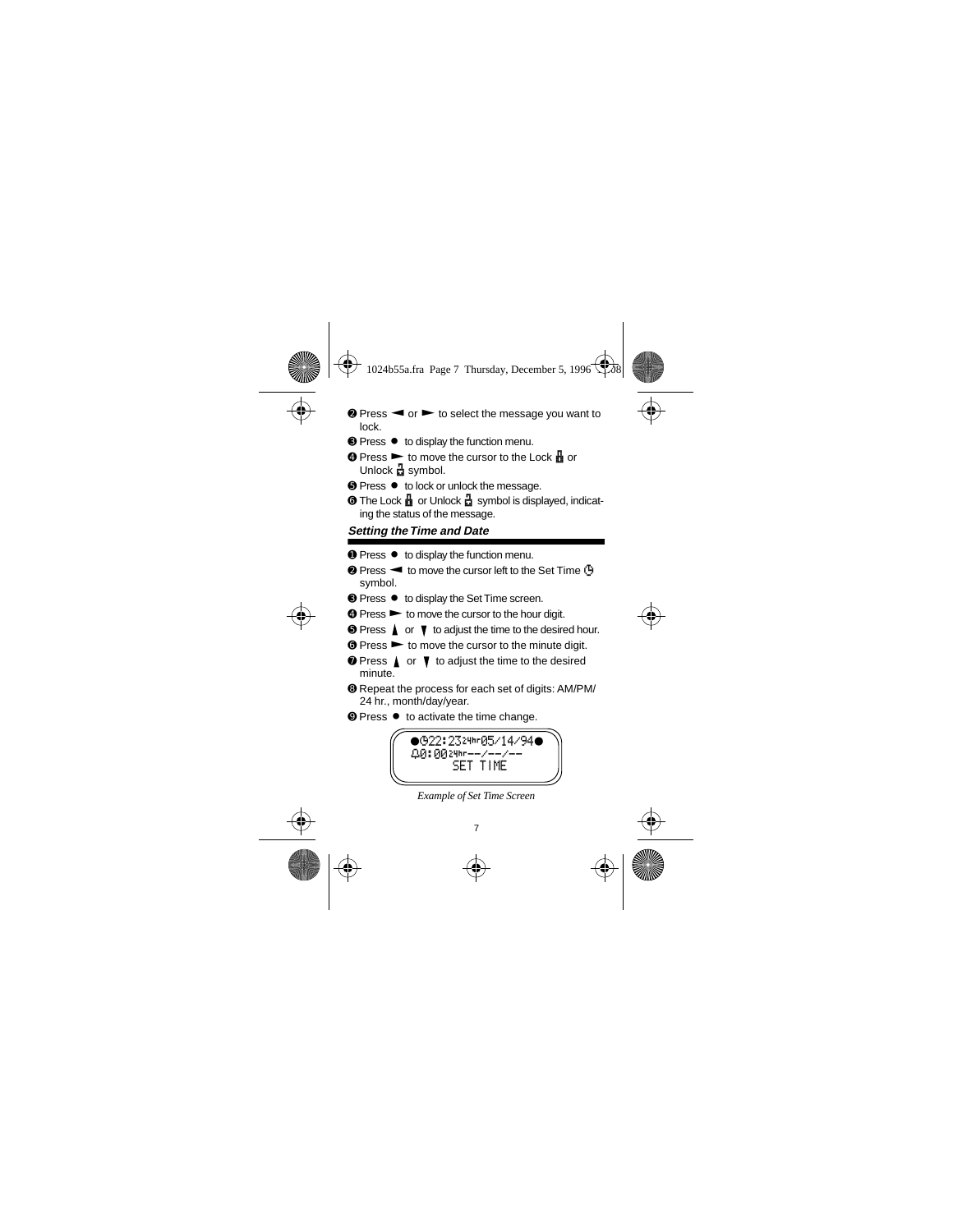If you move your cursor past the last symbol in the row (far right), it automatically wraps around and is displayed at the first symbol in the beginning of that same row (far left).

**NOTE:** To exit from any menu without making changes, press $\blacksquare$ .

# **Setting the Alarm**

The alarm feature on your pager can be set for either a specific time and date, or it can be used as a daily alarm.

#### **To set the alarm for a specific time and date:**

- **O** Press to display the function menu.
- **❷** Press < to move the cursor to the Set Time **Ñ** symbol.
- <sup>➌</sup> Press Á to display the Set Time and Alarm screen.
- **☉ Press ▼ to move the cursor down to the Alarm**  $\Omega$ line.



*Example of Set Alarm Screen*

The alarm symbol defines the alarm status -- either Alarm Enabled <sup>2</sup><sup>3</sup> or Alarm Disabled  $\Delta$ .

 $\odot$  Press  $\triangleright$  to move the cursor to the Alarm  $\Box$  symbol.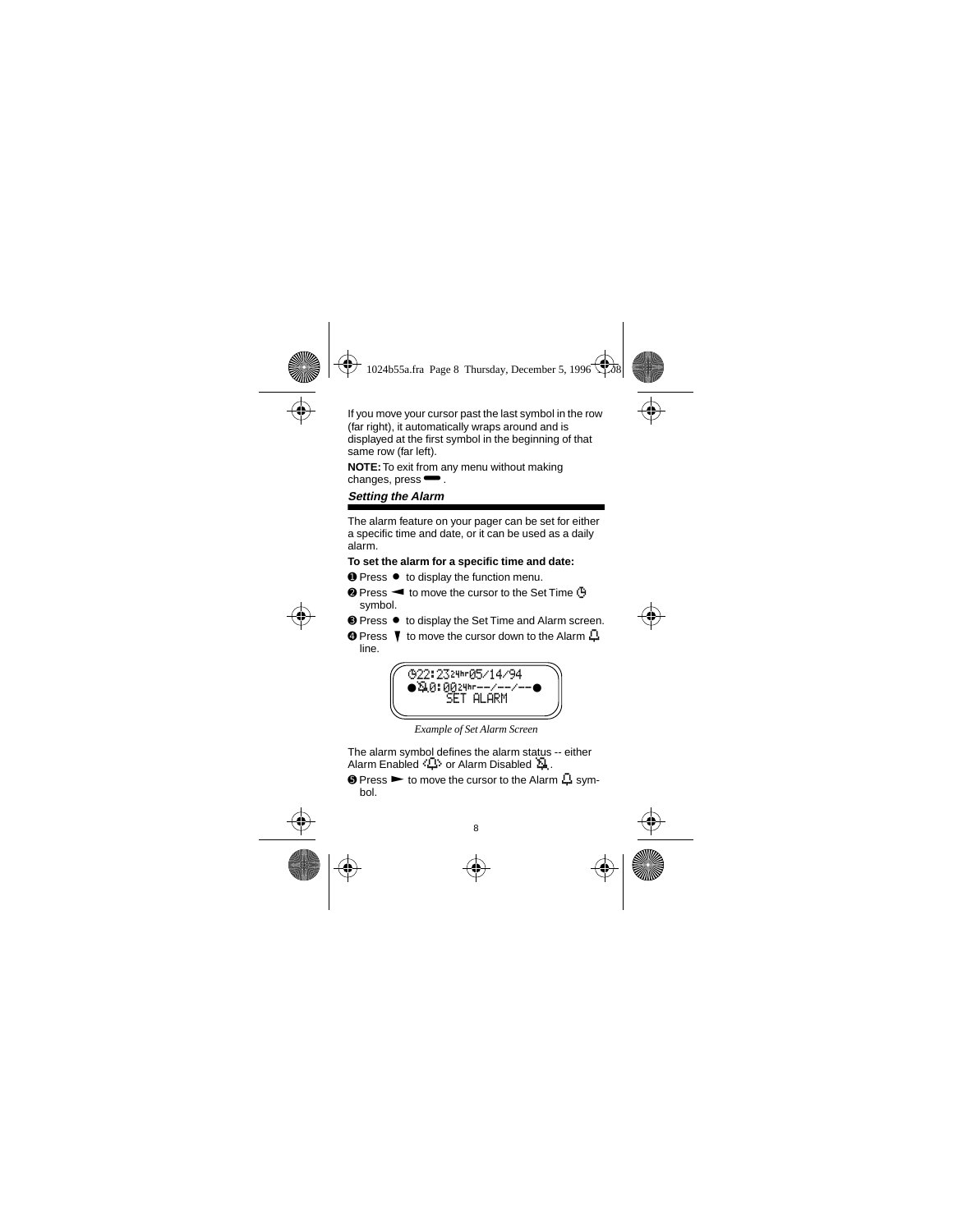- $\bullet$  Press either  $\uparrow$  or  $\uparrow$  to enable or disable the alarm.
- $\bullet$  Press  $\bullet$  to move the cursor to the hour digit.
- ➑ Repeat the process for each entry (minute, AM/PM and date).

**<sup>●</sup>** Press ● to activate your selection.

The Alarm  $\mathbf \Box$  symbol is shown on the display if an alarm is set. At the selected time, your pager either vibrates or emits a 12-second alert, depending on the pager's alert mode.

#### **To set the alarm to alert daily:**

Follow the same steps as previously described, except when you are setting the date, press  $\blacktriangledown$  for any of the date entries until you see a blank month, day and year (--/--/--) while in the Set Time screen. The alarm is now set to alert every day at this specified time.

**NOTE:** To exit from any menu without making changes, press $\blacksquare$ .

#### **To set the Message Alarm to remind you of important messages:**

 $\bullet$  Press $\bullet$ 

- $\odot$  Press  $\blacktriangleleft$  or  $\blacktriangleright$  to select the message you want to alarm.
- **<sup>●</sup>** Press to display the function menu.
- $\bullet$  Press  $\blacktriangleright$  to move the cursor to the Alarm  $\Box$ symbol.
- **■** Press to display the Set Message Alarm screen.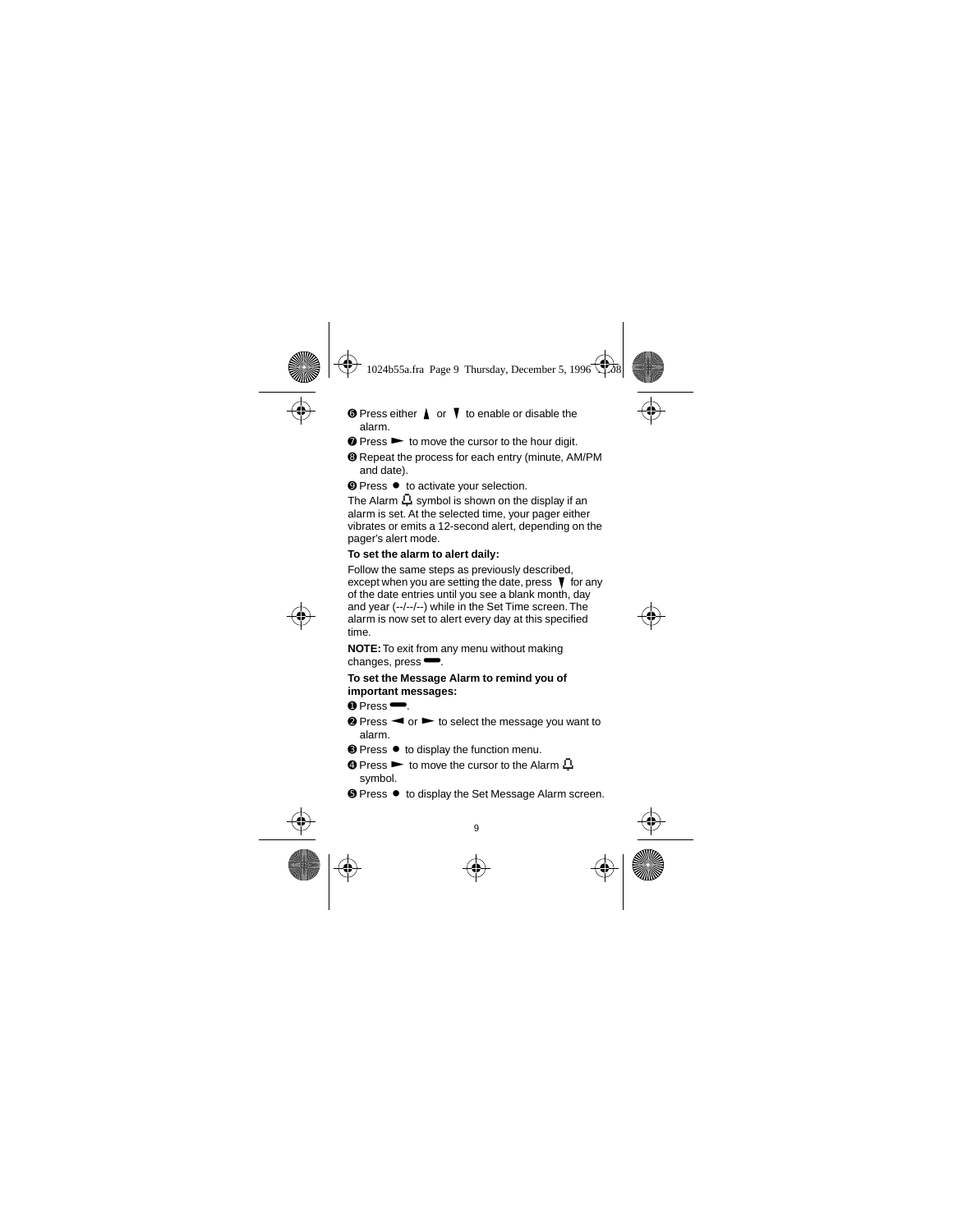When the screen is first displayed, the cursor is at the far left position.

This symbol defines the alarm status -- either Alarm Enabled  $\mathbb{D}$  or Alarm Disabled  $\mathbb{D}$ .

➏ From the Set Message Alarm screen follow the same steps described in the Setting The Alarm.

# **Setting the Alert Mode**

The alert can be set as either audible or silent.

- **O** Press to display the function menu.
- <sup>➋</sup> Press ä to move the cursor to the Speaker É or Speaker Slash **E**symbol.

The Speaker  $\blacksquare$  symbol is displayed if the pager is in the silent alert mode (prompting you to enter the audible mode, if desired). The Speaker Slash is symbol is displayed if the pager is in the audible alert mode (prompting you to enter the silent mode, if desired).

<sup>➌</sup> Press Á to select the desired alert mode.

If the selected mode is audible  $\blacksquare$ , your pager emits a short chirp. If the selected mode is silent  $\blacksquare$  and if equipped with a vibrator, your pager vibrates.

# **Setting The Alert Pattern**

**NOTE:** The pager must be in the audible alert mode to select the alert pattern.

Your pager has a standard alert (1), seven different pleasing alerts (2 through 8), and a chirping alert  $\binom{p}{k}$  symbol) allowing you to select and change the alert. You can also select no alert ( $\frac{d}{dt}$  symbol).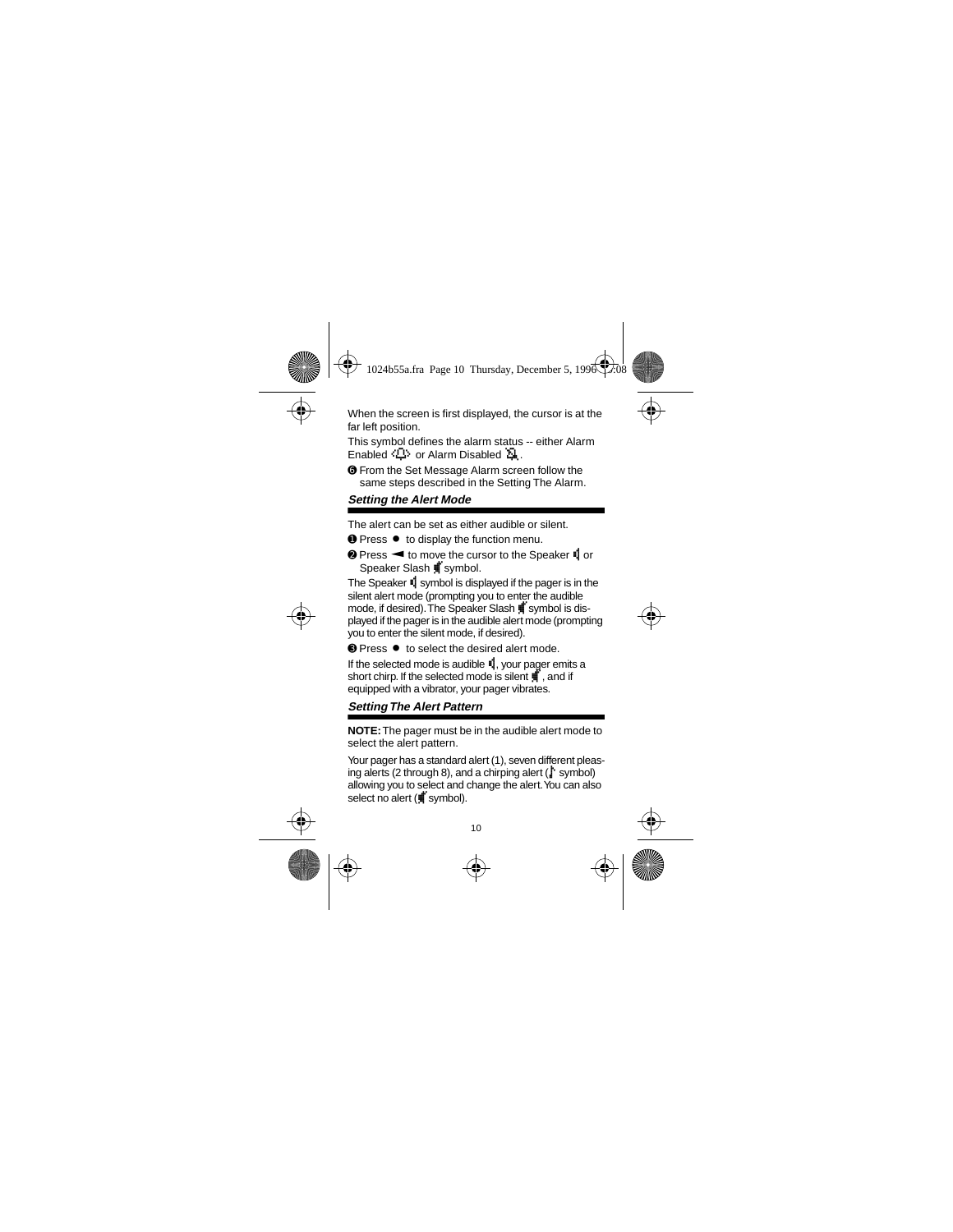#### **To change your alert:**

- **O** Press to display the function menu.
- $\bullet$  Press  $\blacktriangleleft$  to move the cursor to the Choose Alert  $\Pi$ symbol and press  $\bullet$ .
- $\odot$  Press  $\triangleright$  or  $\blacktriangleleft$  to move the cursor to the desired alert.
- **■** Press the to activate the alert.



*Example of the Alert Pattern Screen*

# **Turning the Maildrop Alert On and Off**

You can set your pager to alert when a maildrop message is received.

- $\bullet$  Press $\bullet$ .
- **<sup>●</sup>** Press ▼ to move the cursor to the maildrop message  $($  symbol).
- **<sup>●</sup>** Press to display the function menu.
- **☉ Press ► to move the cursor to the Maildrop Alert** ♪ symbol (alert on) or  $\ddagger$  symbol (alert off).

Maildrop Alert Off is displayed if the maildrop alert is on (prompting you to turn it off, if desired).

Maildrop Alert On is displayed if the maildrop alert is off (prompting you to turn it on, if desired).

**■** Press ● to select the desired maildrop alert mode.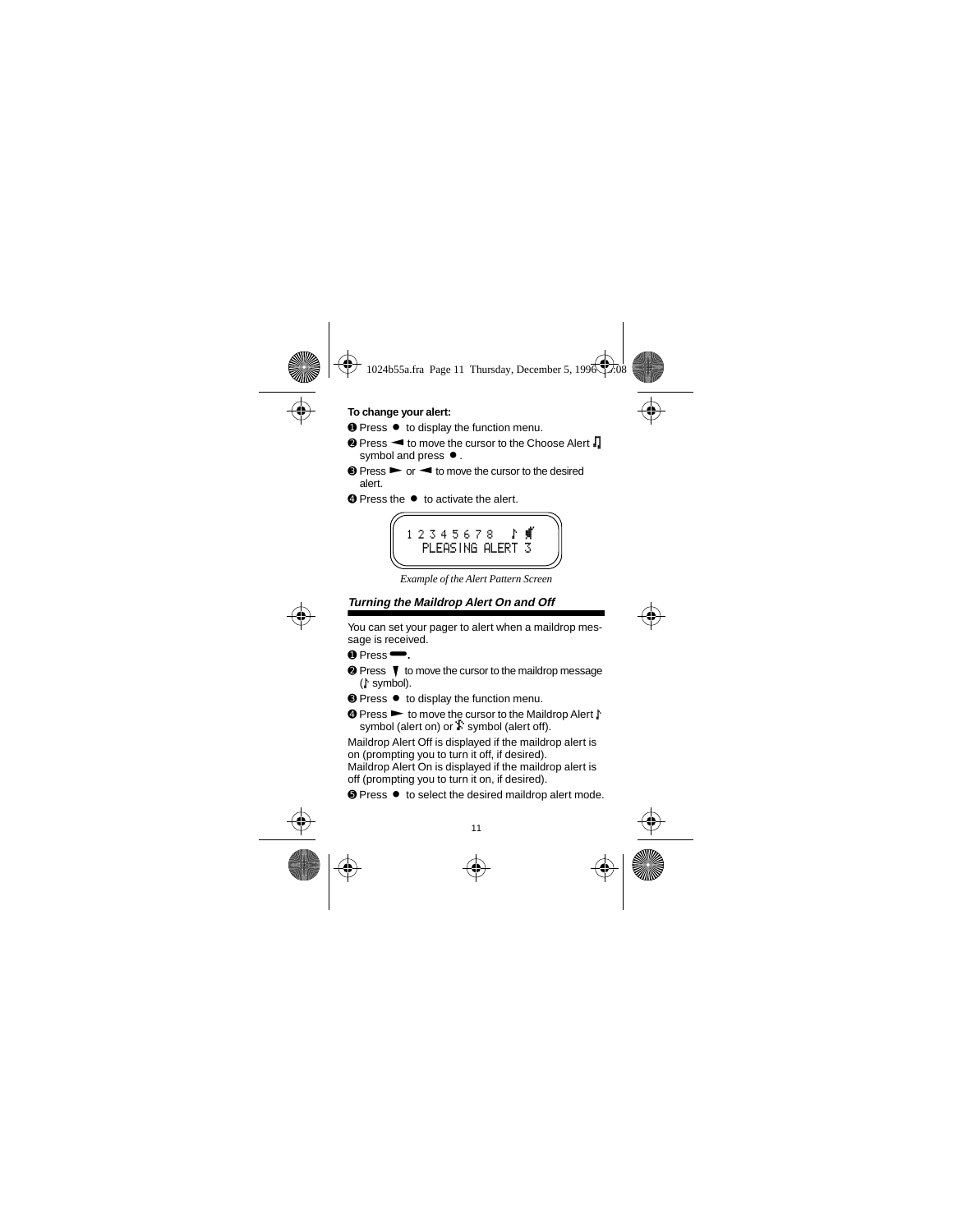# **Deleting Messages from Memory**

You can delete an unlocked and un-alarmed message from memory while you are viewing the message or through the function menu.

**To delete messages using the function menu:**

- $\bullet$  Press  $\triangleright$  or  $\blacktriangleleft$  to select the message you want to delete from memory.
- **<sup>2</sup>** Press to display the function menu.
- $\odot$  Press  $\blacktriangleright$  to move the cursor to the Delete  $\ddot{\color{red}S}$ symbol.
- **■** Press to receive confirmation of the delete request.
- **<sup>●</sup>** Press to delete the message.

#### **To delete all unlocked, un-alarmed and read messages from memory:**

- **O** Press to display the function menu.
- <sup>➋</sup> Press ã to move the cursor to the Delete All Messages  $\Box$  symbol.
- <sup>➌</sup> Press Á twice.

All of the unlocked, un-alarmed and read messages are now deleted.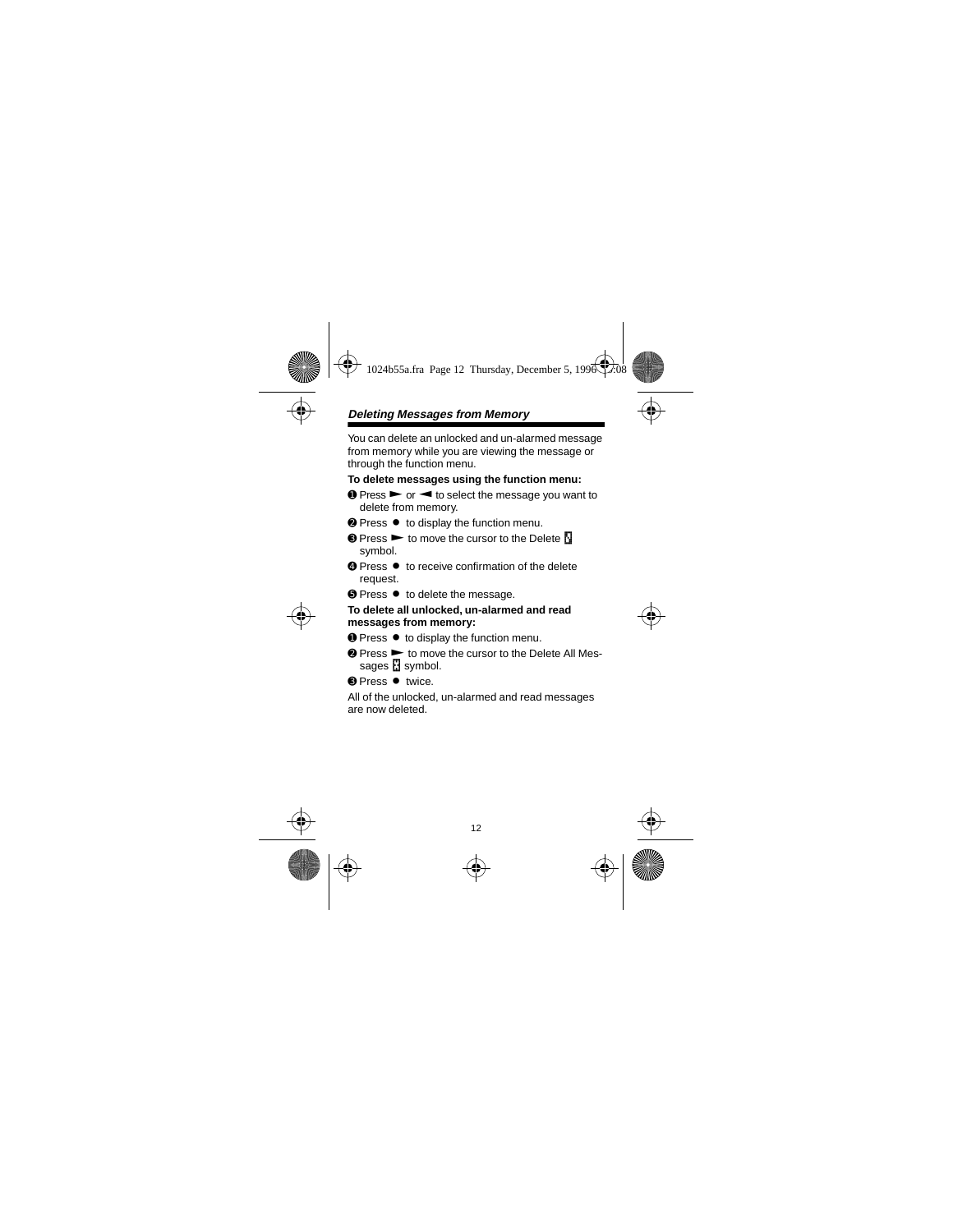# **Moving Messages to Your Personal Notebook**

You can store some of your personal messages in the notebook portion of your pager.

 $\mathbf 0$  Press  $\blacksquare$ 

- $\bullet$  Press  $\bullet$  or  $\bullet$  to move the cursor to select the message you desire to move into your notebook.
- **<sup>●</sup>** Press to display the function menu.
- $\Omega$  Press  $\blacktriangleright$  to move the cursor to the Add to Notebook  $\frac{1}{2}$  symbol.
- **■** Press to move the message section into your notebook.

The Notebook  $\frac{1}{2}$  symbol is now shown in the upper right hand corner of the display.

#### **Deleting Messages From Your Personal Notebook**

- $\bullet$  Press  $\triangleright$  or  $\blacktriangleleft$  to move the cursor to the Notebook  $\frac{1}{2}$ symbol.
- $\bullet$  Press  $\bullet$  to display the Notebook message.
- **<sup>●</sup>** Press to display the function menu.
- $\Omega$  Press  $\blacktriangleright$  to move the cursor to the Delete Message **is** symbol.
- <sup>➎</sup> Press Á to receive confirmation of the delete request.
- **☉ Press to delete the message (same procedure** as standard Delete Message). Repeat these steps to delete each message.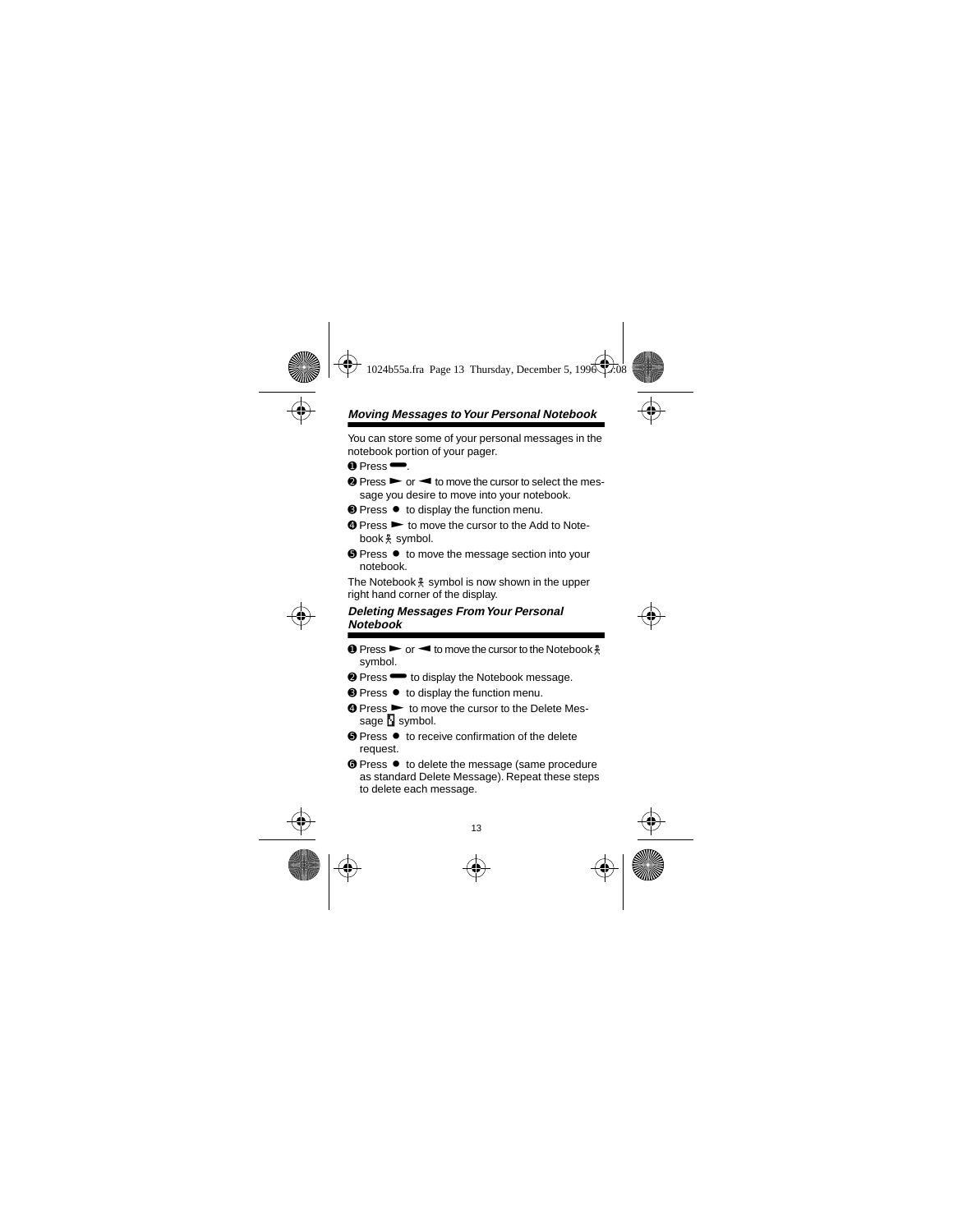To enable your pager's Auto On/Off feature, proceed as follows:

- **Ⅰ** Press  $\bullet$  to display the function menu.
- **<sup>2</sup>** Press < to move the cursor to the Auto On/Off  $\pm$ symbol.
- <sup>●</sup> Press to display the Auto On/Off screen.

When the screen is first displayed, the cursor is at the farthest left position. This symbol defines the Auto On/ Off status -- either Auto On/Off Enabled 4 or Disabled õ.



*Example of Auto On/Off Screen*

- **O** Press ▲ or ▼ to select either Auto On/Off Enabled  $\overline{A}$  or Disabled  $\overline{A}$ .
- $\odot$  Press  $\triangleright$  to move the cursor to the hour digit. The Auto On time is displayed on the left and the Auto Off time is displayed on the right.
- $\bullet$  Press  $\blacktriangle$  or  $\blacktriangledown$  to adjust the time to the desired hour.
- **■** Repeat the process for each set of digits for both the On time and the Off time (hour, minute AM/PM if your pager is set to display time in the 12 hour mode).
- **®** Press to activate Auto On/Off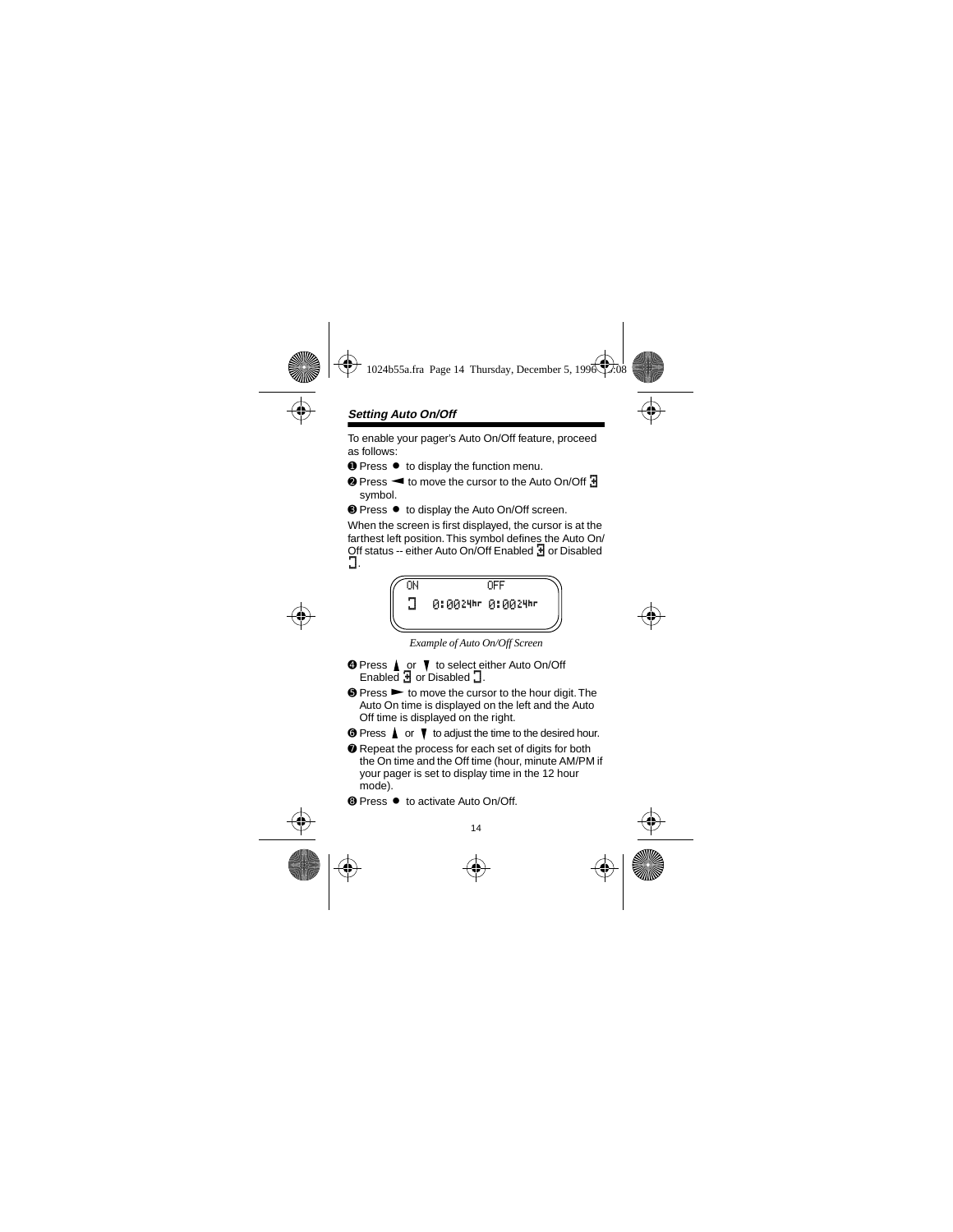The Auto On/Off indicator  $\overline{A}$  is displayed if the Auto On/Off function is enabled. If the on time is equal to the off time, the pager does not enable the Auto On/ Off function.

#### **Other Features**

Low Battery Indicator: A Low Battery **in Fig. 3** symbol is displayed on the third line above the time at the onset of a low battery condition.

**Duplicate Message:** If the same message is received more than once, DUPLICATE is displayed at the beginning of your new message to indicate this message has already been received. Your new message contains the latest time stamp.

**Out of Range:** With this option enabled, an Out-Of-Range  $\Psi \Psi$  indicator is displayed whenever you are out of range of the paging transmitter to reliably receive messages. Your pager can also alert you of this occurrence if this feature is enabled. The Out-Of-Range  $\Psi\Psi$  indicator is no longer displayed when you return to your transmitting area.

**Errored Data Indicator:** The Errored Data <sup>®</sup> indicator is displayed when potentially corrupt data is received. The indicator alternates with "best guess".

**Alphanumeric and Long Numeric Missing Fragment Indicators:** If a portion of the message has not been received either <...> or Missing Fragment Indicator is displayed.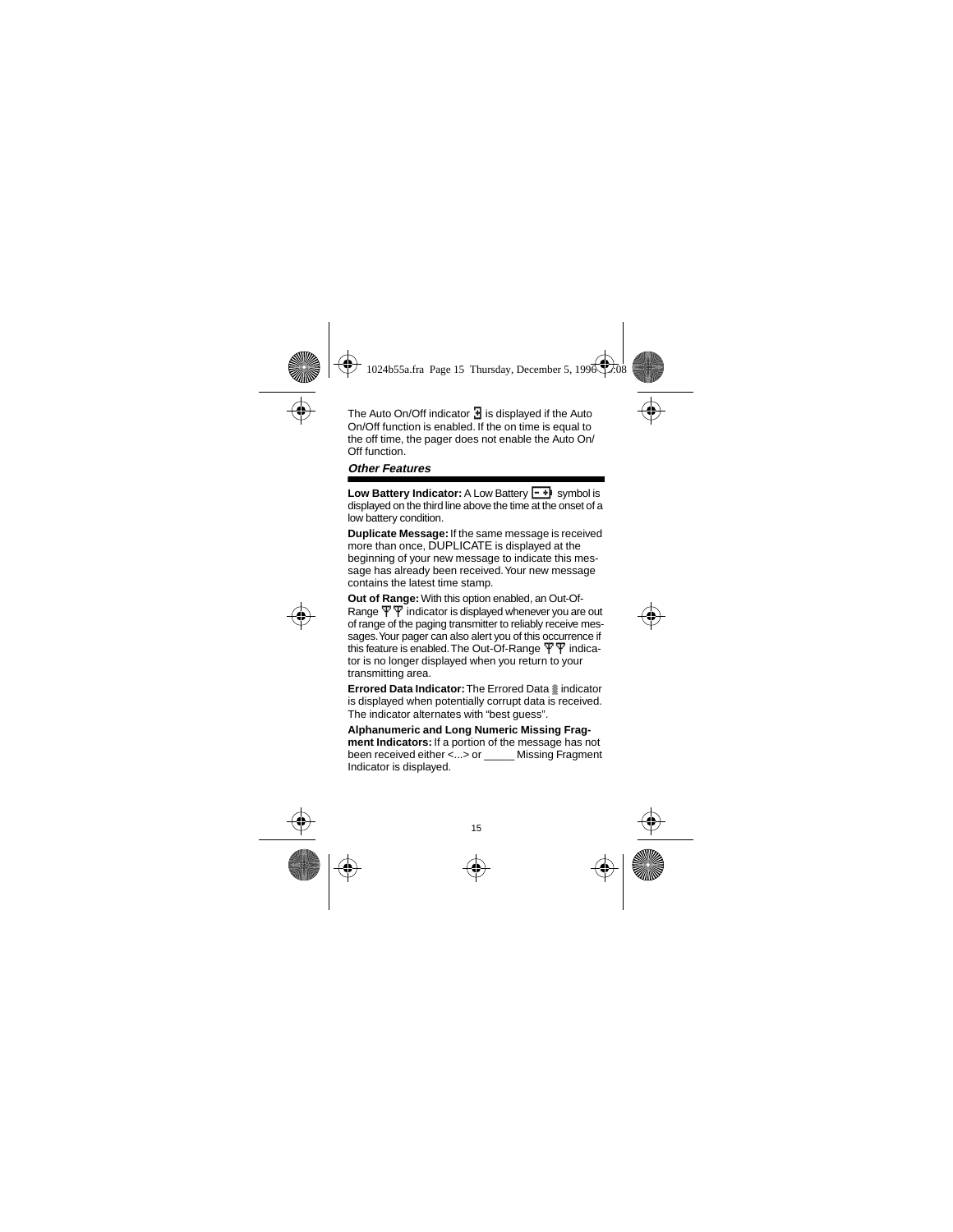Your ADVISOR GOLD FLX pager is designed to operate with a single AA-size alkaline battery (carbon zinc batteries are not recommended). See the diagram for the battery door location.

To install or replace the battery, place the pager face down and proceed as follows:

- ➊ Unlock the battery door by sliding the door latch away from the battery door.
- ➋ Slide the battery door in the direction of the arrow (toward the outer edge).
- ➌ Lift the battery door away from the housing to remove it. Lift the battery out of the battery compartment taking note of the positive (**+**) and negative (**-**) markings on the battery and the pager housing.



**ADVISOR GOLD FLX Pager Battery Replacement (rear view)**

To install a new battery, reverse this procedure taking note of the positive (**+**) and negative (**-**) markings.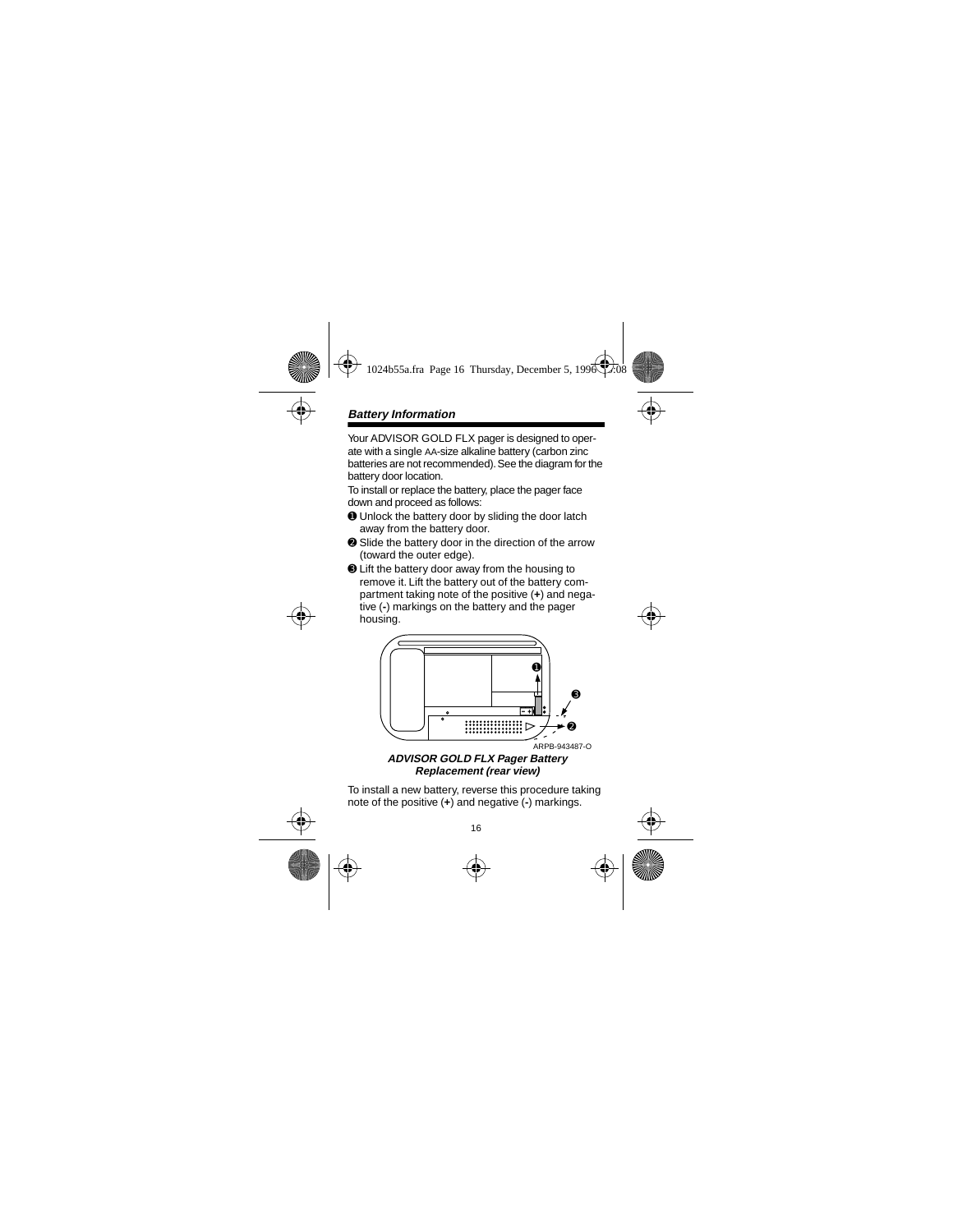**CAUTION:** Do not insert the battery backwards or the messages stored or locked in memory will be erased.

# **Functionality and Use of Your Pager**

For questions pertaining to the functions and use of your Motorola pager please call 1-800-548-9954. For questions pertaining to your paging service, contact your respective Paging Service Provider.

# **Cleaning Your ADVISOR GOLD FLX Pager**

To clean smudges and grime from the exterior of the housing, use a soft, nonabrasive cloth moistened in a mild soap and water solution. Rinse the surface using a second cloth moistened in clean water. Do not immerse the pager in water. **Do not use any other solutions.**

#### **Repair and Maintenance**

Your ADVISOR GOLD FLX pager, properly handled, is capable of many years of trouble-free service.

However, if your pager ever requires service, Motorola's Service Organization, staffed with specially trained technicians, offers conveniently located repair and maintenance facilities throughout the world. Please contact your paging service representative or a Motorola sales office for more information.

## **Patent Information**

This Motorola product is manufactured under one or more Motorola U.S. Patents. A listing of these patents is provided inside the battery door. Other U.S. Patents covering this product are pending.